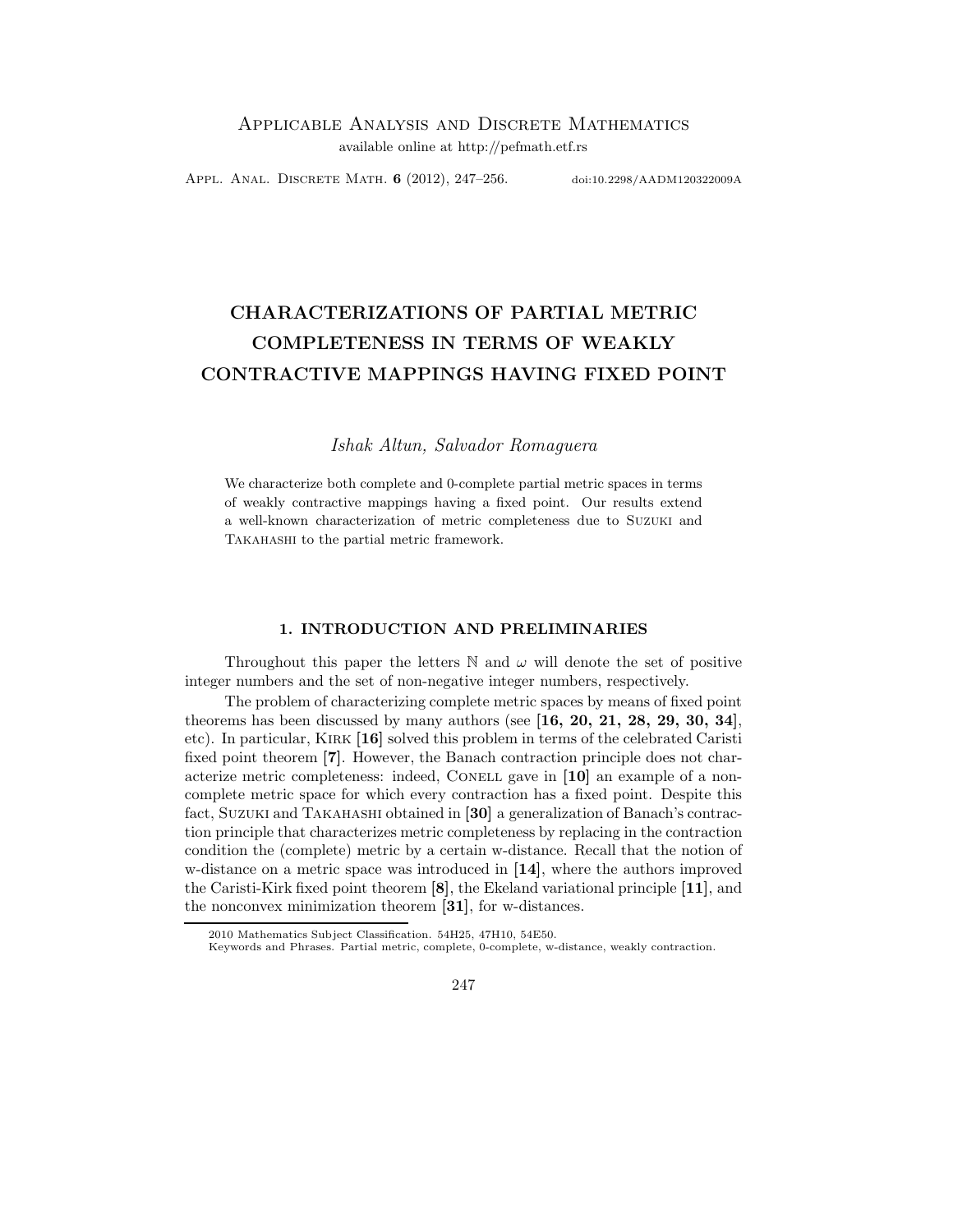Several authors have recently contributed to a vigorous development of the theory of fixed point for some classes of generalized metric spaces, as cone metric spaces, quasi-metric spaces and partial metric spaces (see  $\left[1, 2, 3, 4, 5, 6, 9, \right]$ 13, 15, 17, 18, 23, 26], etc.). In particular, Romaguera [23], and Acar, Altun and Romaguera [2], have obtained characterizations of 0-complete and complete partial metric spaces, respectively, in the style of the aforementioned Kirk characterization of metric completeness.

The purpose of this note is to show that both 0-complete and complete partial metric spaces can be also characterized by means of generalizations of the Banach contraction principle by using appropriate notions of w-distance in this context. Thus, our results extend Suzuki and Takahashi's characterization of metric completeness to the partial metric framework.

Let us recall that partial metric spaces were introduced by MATTHEWS [19] in the context of his studies of denotational semantics of dataflow networks. Since then partial metric spaces have turned into a very efficient tool in constructing computational models for metric spaces and other related structures via domain theory (see [12, 22, 24, 25, 27, 32, 33], etc.).

In the rest of this section we give some well-known properties and facts in partial metric spaces, which will be useful later on. A greater part of them may be found in [19].

A partial metric on a set X is a function  $p: X \times X \to [0, \infty)$  such that for all  $x, y, z \in X$ :

(i)  $x = y \Leftrightarrow p(x, x) = p(x, y) = p(y, y)$ ; (ii)  $p(x, x) \le p(x, y)$ ; (iii)  $p(x, y) =$  $p(y, x)$ ; (iv)  $p(x, z) \leq p(x, y) + p(y, z) - p(y, y)$ .

A partial metric space is a pair  $(X, p)$  such that X is a set and p is a partial metric on X.

Each partial metric p on a set X induces a  $T_0$  topology  $\tau_p$  on X which has as a base the family open p-balls  ${B_p(x, \varepsilon) : x \in X, \varepsilon > 0}$ , where  $B_p(x, \varepsilon) = \{y \in X :$  $p(x, y) < p(x, x) + \varepsilon$  for all  $x \in X$  and  $\varepsilon > 0$ . If p is a partial metric on X, then the function  $p^s: X \times X \to [0, \infty)$  given by  $p^s(x, y) = 2p(x, y) - p(x, x) - p(y, y)$ is a metric on X. Moreover, a sequence  $(x_n)_{n\in\mathbb{N}}$  in a partial metric space  $(X, p)$ converges, with respect to  $\tau_{p^s}$ , to a point  $x \in X$  if and only if  $\lim_{n,m \to \infty} p(x_n, x_m) =$ 

## $\lim_{n\to\infty} p(x_n, x) = p(x, x).$

A sequence  $(x_n)_{n\in\mathbb{N}}$  in a partial metric space  $(X, p)$  is called a Cauchy sequence if there exists (and is finite)  $\lim_{n,m\to\infty} p(x_n, x_m)$ . If  $\lim_{n,m\to\infty} p(x_n, x_m) = 0$ , then  $(x_n)_{n\in\mathbb{N}}$  is said to be a 0-Cauchy sequence in  $(X, p)$  [23].  $(X, p)$  is called complete if every Cauchy sequence  $(x_n)_{n\in\mathbb{N}}$  in X converges, with respect to  $\tau_p$ , to a point  $x \in X$  such that  $p(x,x) = \lim_{n,m \to \infty} p(x_n, x_m)$ .  $(X, p)$  is called 0-complete [23] if every 0-Cauchy sequence  $(x_n)_{n\in\mathbb{N}}$  in X converges, with respect to  $\tau_p$ , to a point  $x \in X$  such that  $p(x, x) = 0$ . It is clear that every 0-Cauchy sequence in  $(X, p)$  is a Cauchy sequence in  $(X, p)$ , and thus, if  $(X, p)$  is complete then it is 0-complete. In p. 3 of [23] it is given an easy example of a 0-complete partial metric space that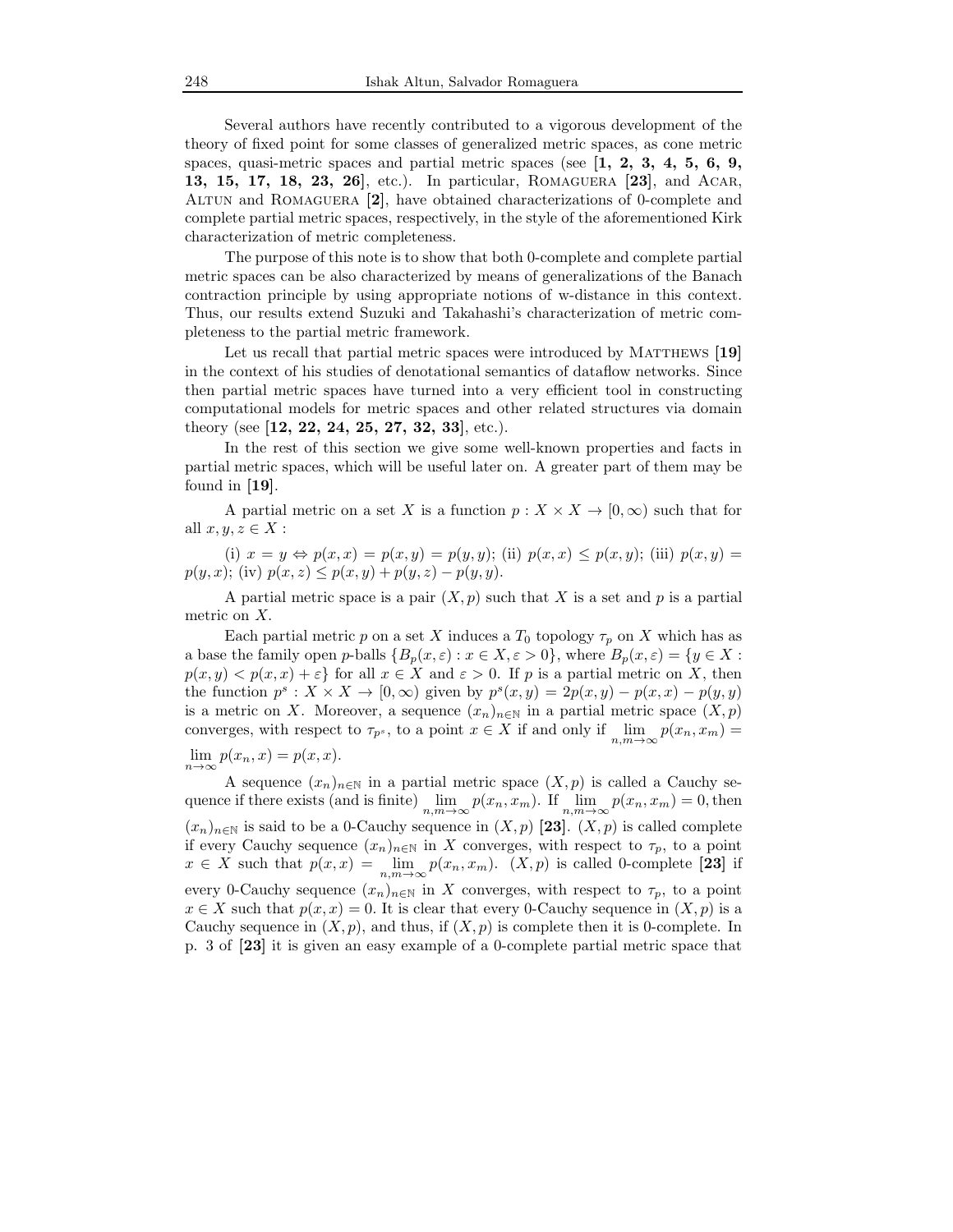is not complete.

Observe that a partial metric space  $(X, p)$  is 0-complete if and only if every 0-Cauchy sequence converges with respect to the topology  $\tau_{p^s}$ , induced by the metric  $p^s$ .

Finally, we recall the following crucial properties which are given in p. 194 of [19].

Let  $(X, p)$  be a partial metric space. Then:

(a) A sequence  $(x_n)_{n\in\mathbb{N}}$  in X is a Cauchy sequence in  $(X, p)$  if and only if it is a Cauchy sequence in the metric space  $(X, p^s)$ .

(b)  $(X, p)$  is complete if and only if  $(X, p^s)$  is complete.

### 2. THE RESULTS

According to [14], a w-distance on a metric space  $(X, d)$  is a function q:  $X \times X \to [0, \infty)$  satisfying the following conditions: (i)  $q(x, z) \leq q(x, y) + q(y, z)$ for all  $x, y, z \in X$ ; (ii)  $q(x, \cdot): X \to [0, \infty)$  is lower semicontinuous for  $(X, \tau_d)$  for all  $x \in X$ ; (iii) for each  $\varepsilon > 0$  there exists  $\delta > 0$  such that  $q(x, y) \leq \delta$  and  $q(x, z) \leq \delta$ imply  $d(y, z) \leq \varepsilon$ .

Obviously, each metric  $d$  on a set  $X$  is a w-distance for the metric space  $(X, d)$ .

A weakly contractive mapping on a metric space  $(X, d)$  is a mapping  $T : X \to$ X such that there exist a w-distance q on  $(X, d)$  and  $c \in (0, 1)$  with the property that  $q(T x, Ty) \leq c q(x, y)$  for all  $x, y \in X$ .

Suzuki and Takahashi proved in Theorem 4 of [30] the following.

**Theorem 1.** A metric space  $(X,d)$  is complete if and only if every weakly contractive mapping on  $(X, d)$  has a (unique) fixed point in X.

In order to extend Theorem 1 to partial metric spaces, we first adapt the notion of w-distance to the partial metric framework as follows.

Let  $(X, p)$  be a partial metric space. Consider the following conditions for a function  $q: X \times X \to [0, \infty)$ :

(W1)  $q(x, z) \leq q(x, y) + q(y, z)$  for all  $x, y, z \in X$ ;

(W2)  $q(x, \cdot) : X \to [0, \infty)$  is lower semicontinuous for  $(X, \tau_{p^s})$  for all  $x \in X$ ;

(W3) for each  $\varepsilon > 0$  there exists  $\delta > 0$  such that  $q(x, y) \leq \delta$  and  $q(x, z) \leq \delta$ imply  $p(y, z) \leq \varepsilon$ .

(W3<sup>+</sup>) for each  $\varepsilon > 0$  there exists  $\delta > 0$  such that  $q(x, y) \leq \delta$  and  $q(x, z) \leq \delta$ imply  $p(y, z) \leq \varepsilon + p(y, y)$ .

If q satisfies conditions (W1), (W2) and (W3), then q is called a  $w_0$ -distance on  $(X, p)$ . If q satisfies conditions (W1), (W2) and (W3<sup>+</sup>), then q is called a wdistance on  $(X, p)$ .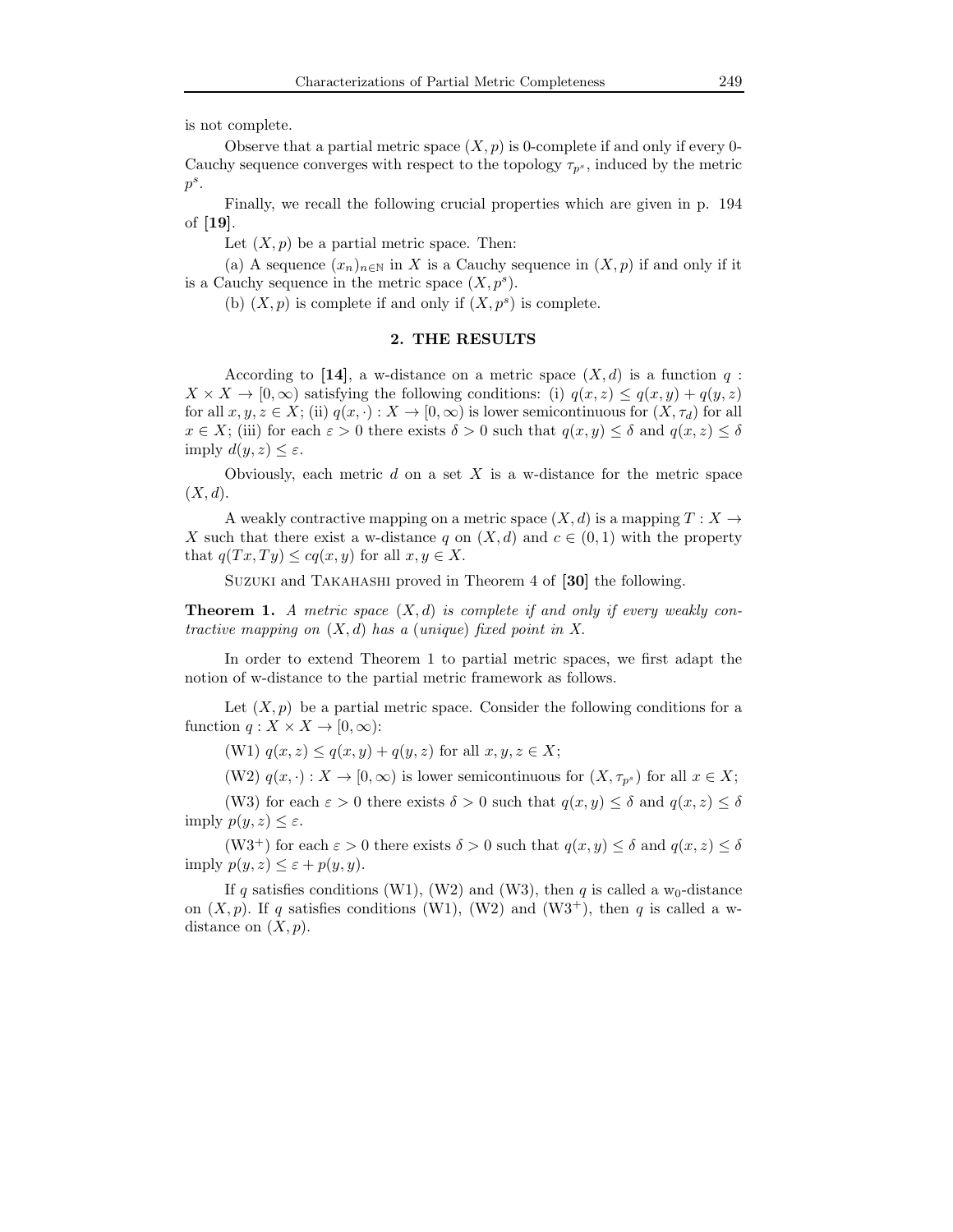REMARK 1. Since condition (W3) implies condition (W3<sup>+</sup>), it follows that every  $w_0$ distance on a partial metric space  $(X, p)$  is a w-distance on  $(X, p)$ .

**Proposition 1.** Every partial metric p on a set X is a  $w_0$ -distance on  $(X, p)$ .

**Proof.** Let  $p$  be a partial metric on a set  $X$ . Then  $p$  obviously satisfies condition (W1). On the other hand, condition (W2) follows from Lemma 2.2 of [23]. Finally, given  $\varepsilon > 0$ , take  $\delta = \varepsilon/2$ . If  $p(x, y) \leq \delta$  and  $p(x, z) \leq \delta$ , we obtain  $p(y, z) \leq$  $p(y, x) + p(x, z) \leq \varepsilon$ , and hence p satisfies condition (W3).

Remark 2. It follows from Remark 1 and Proposition 1 that every partial metric p on a set X is a w-distance on  $(X, p)$ .

REMARK 3. In checking that a metric  $d$  on a set  $X$  is a w-distance on the metric space  $(X, d)$ , condition (iii) in the definition of w-distance for a metric space follows as an immediately consequence of the triangle inequality of d. Similarly, the proof of Proposition 1 above shows that it suffices to use the inequality  $p(y, z) \leq p(y, x) + p(x, z)$  to deduce that the partial metric p is a w<sub>0</sub>-distance for the partial metric space  $(X, p)$ . However, it is easy to check that given a partial metric space  $(X, p)$ , the function  $q : X \times X \to [0, \infty)$ defined by  $q(x, y) = p(x, y) - (p(x, x)/2)$ , is also a w<sub>0</sub>-distance on  $(X, p)$ . In this case, it is necessary to use the triangle inequality (iv) in the definition of a partial metric, to verify that q satisfies condition (W3), as well as conditions (W1) and (W2).

The proof of the next result is immediate, so it is omitted.

**Proposition 2.** Let  $(X, p)$  a partial metric space. A function  $q: X \times X \rightarrow [0, \infty)$ is a w-distance on  $(X, p)$  if and only if it is a w-distance on the metric space  $(X, p^s)$ .

The following is an example of a w-distance on a partial metric space  $(X, p)$ which is not w<sub>0</sub>-distance on  $(X, p)$ .

EXAMPLE 1. Let  $X = [0, \infty)$  and let  $p(x, y) = \max\{x, y\}$  for all  $x, y \in X$ . Then  $(X, p)$  is a (complete) partial metric space. By Proposition 2,  $p^s$  is a w-distance on  $(X, p)$ . However  $p^s$ is not a w<sub>0</sub>-distance on  $(X, p)$ : Indeed, for each  $n \in \mathbb{N}$  take  $x_n = y_n = n$  and  $z_n = n+1/n$ , then  $p^{s}(x_n, y_n) = 0$  and  $p^{s}(x_n, z_n) = 1/n$  for all  $n \in \mathbb{N}$ , but  $p(y_n, z_n) = n + 1/n$ . This shows that  $p^s$  does not satisfy (W3) with respect to  $(X, p)$ .

Remark 4. The fact that the self-distance in a partial metric space can be different from zero allows us to construct an interesting type of  $w_0$ -distances for certain partial metric spaces, which illustrates the differences between w-distances for metric spaces and for partial metric spaces. Indeed, let X be a set such that  $|X| \geq 2$ . If d is a metric on X, then the function  $q: X \times X \to [0, \infty)$  defined by  $q(x, y) = d(y, y)$  (i.e.,  $q(x, y) = 0$ ) for all  $x, y \in X$ , is not w-distance for  $(X, d)$  because, clearly, condition (iii) in the definition of a w-distance for metric spaces is not satisfied. However, if  $p$  is a partial metric on  $X$ such that, for each  $x, y \in X$ ,  $p(x, y) \leq p(x, x) + p(y, y)$ , then it is not hard to prove that the function  $q: X \times X \to [0, \infty)$  defined by  $q(x, y) = p(y, y)$  is a w<sub>0</sub>-distance, and hence a w-distance, on  $(X, p)$ . Instances of this kind of partial metric spaces are the partial metric space of Example 1, and the partial metric space  $(\mathbb{N}, p)$  where  $p(n, n) = 1/n$  and  $p(n, m) = (1/n) + (1/m)$  if  $n \neq m, n, m \in \mathbb{N}$ .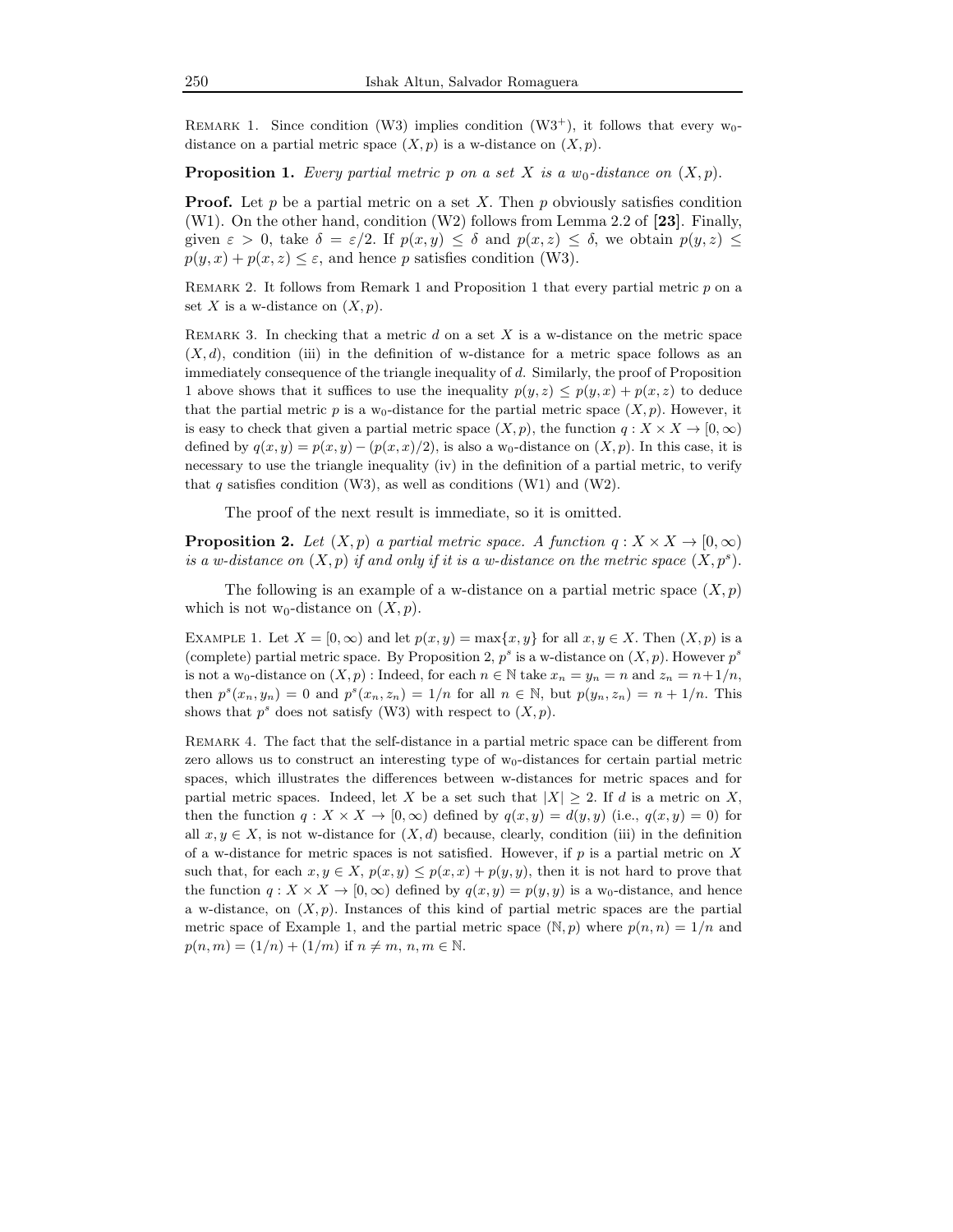Generalizing in a natural way the notion of weakly contractive mapping on a metric space, we say that a selfmapping T on a partial metric space  $(X, p)$  is a weakly contractive (resp. 0-weakly contractive) mapping on  $(X, p)$  if there exist a w-distance (resp. w<sub>0</sub>-distance) q on  $(X, p)$  and  $c \in (0, 1)$  with the property that  $q(T x, Ty) \leq c q(x, y)$  for all  $x, y \in X$ . Therefore, from Proposition 2 we deduce the following.

**Proposition 3.** A selfmapping T on a partial metric space  $(X, p)$  is a weakly contractive mapping if and only if it is a weakly contractive mapping on the metric space  $(X, p^s)$ .

**Theorem 2.** A partial metric space  $(X, p)$  is complete if and only if every weakly contractive mapping on  $(X, p)$  has a (unique) fixed point in X.

**Proof.** Since  $(X, p)$  is complete if and only if  $(X, p^s)$  is complete, then the result follows from Theorem 1 and Proposition 3.

Next we give an example of a weakly contractive mapping on a 0-complete non-complete partial metric space  $(X, p)$  that has no fixed point in X.

EXAMPLE 2. Let  $X = (1, \infty)$  and let p the partial metric on X defined by  $p(x, y) =$ max $\{x, y\}$  for all  $x, y \in X$ . Clearly  $(X, p)$  is a 0-complete non-complete partial metric space. Now let  $T : X \to X$  defined by  $Tx = (x + 1)/2$ . Then T has no fixed point in X. However, we have

$$
p^{s}(Tx, Ty) = |Tx - Ty| = \frac{1}{2}|x - y| = \frac{1}{2}p^{s}(x, y),
$$

for all  $x, y \in X$ , so T is a weakly contractive mapping on  $(X, p)$  because  $p^s$  is a w-distance on  $(X, p)$  by Proposition 2.

Our next result shows that the mapping  $T$  of Example 2 is not 0-weakly contractive on the 0-complete partial metric space  $(X, p)$  of Example 2.

**Theorem 3.** A partial metric space  $(X, p)$  is 0-complete if and only if every 0-weakly contractive mapping on  $(X, p)$  has a (unique) fixed point in X.

**Proof.** Suppose that  $(X, p)$  is 0-complete and let T be a 0-weakly contractive mapping on  $(X, p)$ . Then, there exist a w<sub>0</sub>-distance q on  $(X, p)$  and a positive constant  $c < 1$ , such that

$$
q(Tx,Ty) \leq cq(x,y),
$$

for all  $x, y \in X$ . We shall prove that T has a unique fixed point in X. Indeed, fix  $x_0 \in X$ , and let  $x_n = T^n x_0 = Tx_{n-1}$  for all  $n \in \mathbb{N}$ . Then, we have

$$
q(x_n, x_{n+1}) = q(T^n x_0, T^{n+1} x_0) \leq c q(T^{n-1} x_0, T^n x_0) \leq \ldots \leq c^n q(x_0, x_1).
$$

for all  $n \in \mathbb{N}$ . Therefore

$$
q(x_n, x_{n+k}) \le [c^n + \cdots + c^{n+k-1}] q(x_0, x_1) \le \frac{c^n}{1-c} q(x_0, x_1)
$$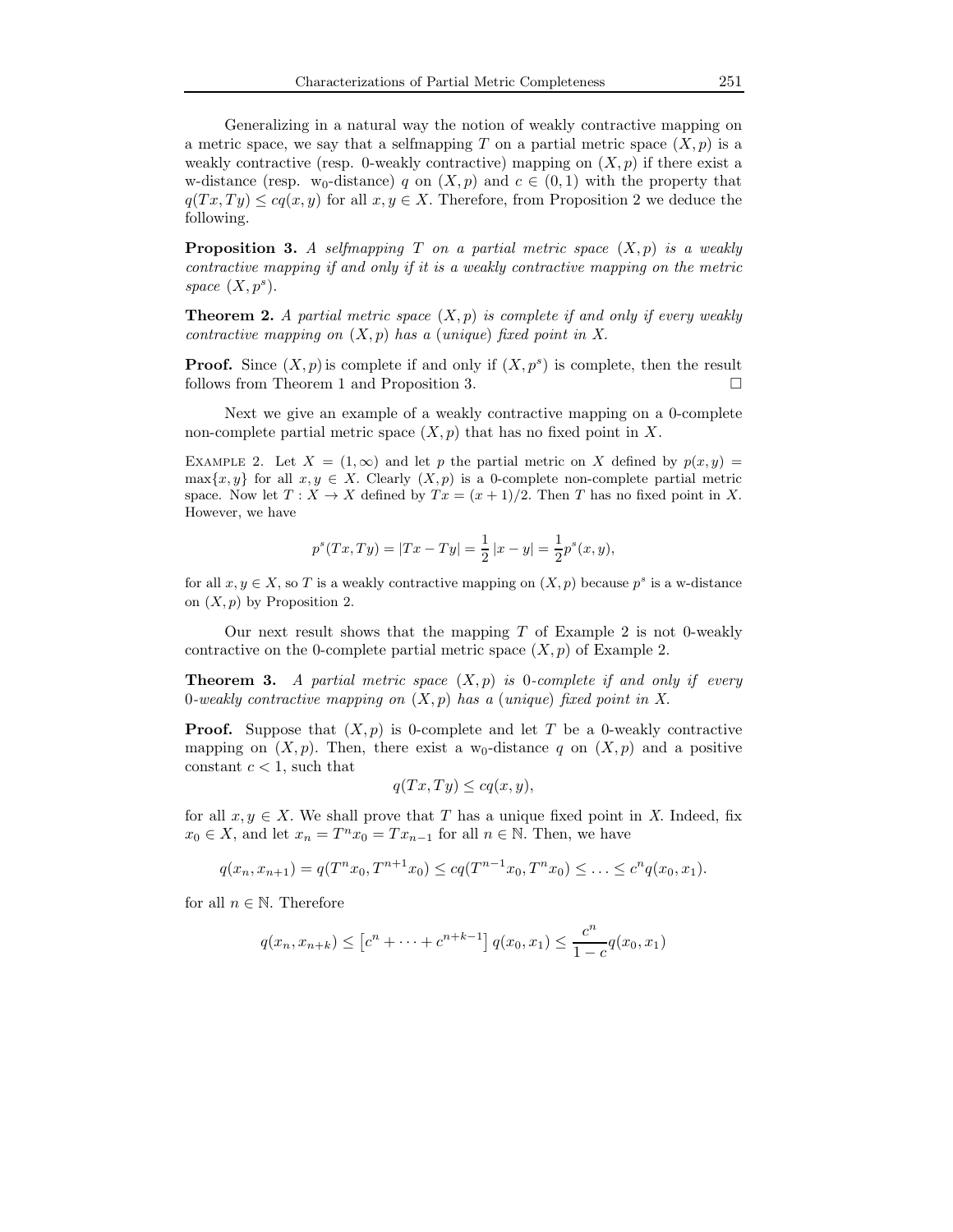for all  $n, k \in \mathbb{N}$ . Given  $\varepsilon > 0$  let  $\delta = \delta(\varepsilon)$  for which condition (W3) is satisfied. Since there is  $n_{\delta} \in \mathbb{N}$  such that  $q(x_{n_{\delta}}, x_n) < \delta$  and  $q(x_{n_{\delta}}, x_m) < \delta$  for all  $m, n > n_{\delta}$ , it follows that  $p(x_n, x_m) < \varepsilon$  for all  $m, n > n_\delta$ , so  $(x_n)_{n \in \omega}$  is a 0-Cauchy sequence in  $(X, p)$ , and thus there is  $z \in X$  such that  $p^{s}(z, x_n) \to 0$ .

We show that  $q(x_n, z) \to 0$ . Indeed, choose an arbitrary  $\varepsilon > 0$ . There is  $n_{\varepsilon} \in \mathbb{N}$  such that  $q(x_n, x_{n+k}) < \varepsilon$  whenever  $n > n_{\varepsilon}$  and  $k \in \mathbb{N}$ . By condition (W2), for each  $n > n_{\varepsilon}$  there exists  $n_k > n$  such that

$$
q(x_n, z) < q(x_n, x_{n_k}) + \frac{1}{n},
$$

so  $q(x_n, z) < \varepsilon + 1/n$  whenever  $n > n_{\varepsilon}$ . We conclude that  $q(x_n, z) \to 0$ . Hence  $q(x_n, Tz) \to 0$  because

$$
q(x_{n+1}, Tz) = q(Tx_n, Tz) \le cq(x_n, z),
$$

for all  $n \in \omega$ . Now it follows from condition (W3) that  $p(z,Tz) = 0$ , i.e.,  $z = Tz$ . Finally, let  $u \in X$  with  $u = Tu$ . Thus

$$
q(u, z) = q(Tu, Tz) \leq cq(u, z),
$$

so  $q(u, z) = 0$ . Again, by condition (W3),  $p(u, z) = 0$ , i.e.,  $u = z$ .

To prove the converse we shall adapt the technique of the "if" part of the proof of Theorem 4 of [30]. Suppose that  $(X, p)$  is not 0-complete. Then, there exists a 0-Cauchy sequence  $(x_n)_{n\in\mathbb{N}}$  in  $(X, p)$  which does not converges for  $\tau_{p^s}$ . We may assume, without loss of generality, that  $p(x_n, x_{n+1}) < 2^{-(n+1)}$  and  $p(x_{n+1}, x_{n+1}) \le$  $2p(x_n, x_n)/3$  for all  $n \in \mathbb{N}$ .

Let  $\alpha_n = \lim_{m \to \infty} p(x_n, x_m)$  for all  $n \in \mathbb{N}$ . It is easy to check that, in fact, each  $\alpha_n$  exists and that  $\alpha_n \to 0$ . Moreover  $\alpha_n > 0$  for all  $n \in \mathbb{N}$ . Hence, there is a subsequence  $(x_{n_k})_{k \in \mathbb{N}}$  of  $(x_n)_{n \in \mathbb{N}}$  such that  $\alpha_{n_k} > 3\alpha_{n_{k+1}}$  for all  $k \in \mathbb{N}$ .

Put  $y_k = x_{n_k}$  for all  $k \in \mathbb{N}$  and  $F = \{y_k : k \in \mathbb{N}\}.$ 

Now define a function  $q: X \times X \to [0, \infty)$  by  $q(x, y) = 1$  if  $x \notin F$  or  $y \notin F$ , and  $q(x, y) = p(x, y)$ , otherwise. We show that q is a w<sub>0</sub>-distance on  $(X, p)$ . First note that  $q(x, y) \leq 1$  for all  $x, y \in X$ .

To verify condition (W1), take  $x, y, z \in X$ . If  $x, y, z \in F$ , then  $q(x, z) =$  $p(x, z) \leq p(x, y) + p(y, z) = q(x, y) + q(y, z)$ . Otherwise, condition (W1) is trivially satisfied because in that case  $q(x, y) + q(y, z) \ge 1$ . To verify condition (W2), let  $(z_n)_{n\in\mathbb{N}}$  be a sequence in X that converges to  $z \in X$  for  $\tau_{p^s}$ , and take  $x \in X$ . We may assume, without loss of generality, that  $z_n \notin F$  for all  $n \in \mathbb{N}$ . Then  $q(x, z_n) = 1$ , and thus  $q(x, z) \leq q(x, z_n)$  for all  $n \in \mathbb{N}$ . Consequently  $q(x, \cdot)$  is lower semicontinuous on  $(X, \tau_{p^s})$ . To verify condition (W3), let  $\varepsilon > 0$  be arbitrary. Take  $\delta = \min\{\epsilon/2, 1/2\}.$  Then, for  $x, y, z \in X$  with  $q(x, z) \leq \delta$  and  $q(x, y) \leq \delta$ , we deduce that  $x, y, z \in F$ , so  $q(x, z) = p(x, z)$  and  $q(x, y) = p(x, y)$ . Therefore  $p(x, z) \leq \varepsilon/2$ and  $p(x, y) \leq \varepsilon/2$ , and thus  $p(y, z) \leq \varepsilon$ .

Next we prove that  $q(T x, Ty) \leq 2q(x, y)/3$  for all  $x, y \in X$ , where  $Tx = y_1$  if  $x \notin F$  and  $Ty_n = y_{n+1}$  for all  $n \in \mathbb{N}$ . Indeed, since  $q(x, y) = q(y, x)$  for all  $x, y \in X$ , it suffices to discuss the following three cases.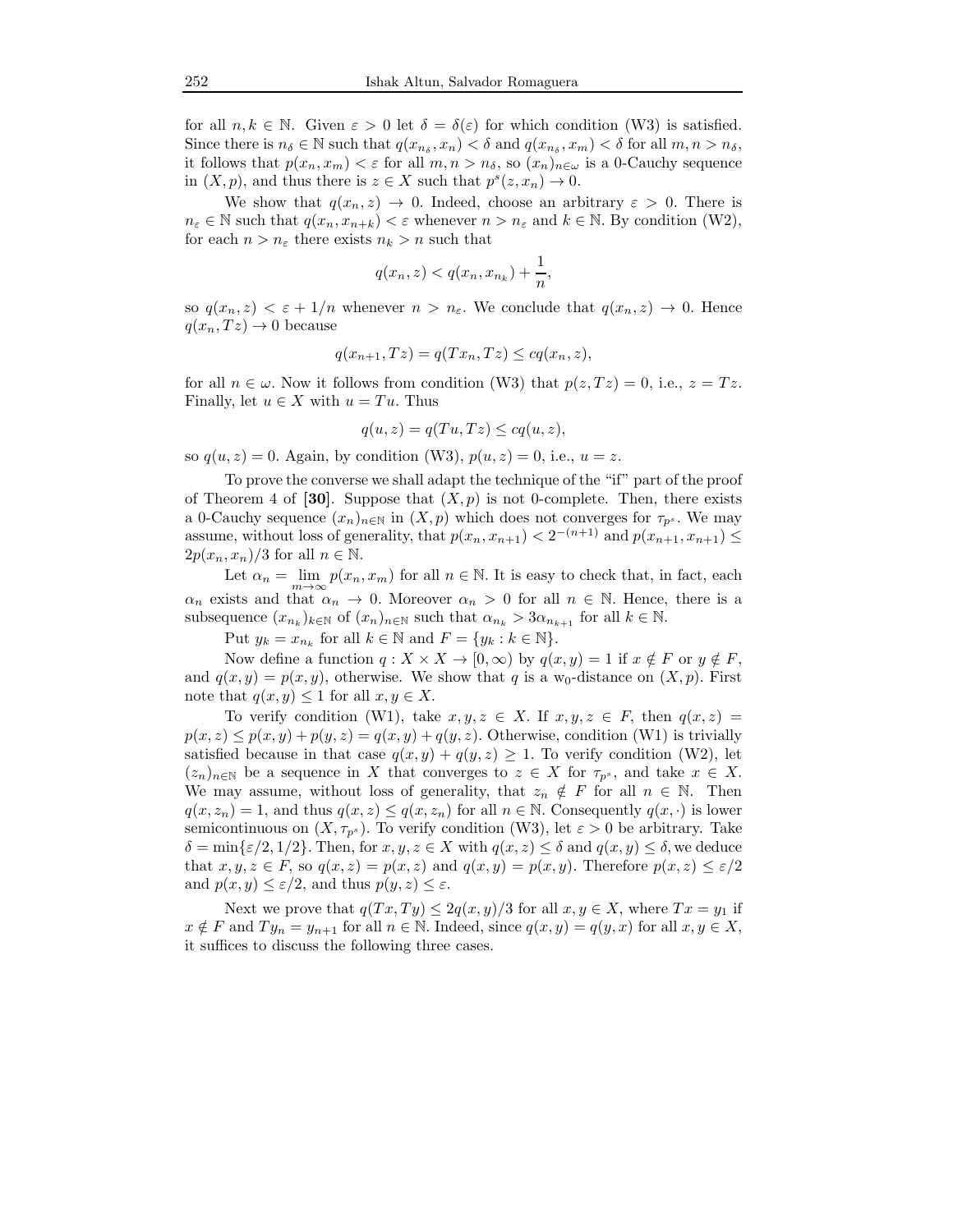Case 1.  $x, y \notin F$ . Then

$$
q(Tx,Ty) = q(y_1,y_1) = p(y_1,y_1) \leq p(y_1,y_2) < \frac{1}{2} = \frac{1}{2}q(x,y) < \frac{2}{3}q(x,y).
$$

Case 2.  $x \notin F$  and  $y \in F$ . Then  $y = y_k$  for some  $k \in \mathbb{N}$ , so

$$
q(Tx,Ty) = q(y_1, y_{k+1}) = p(y_1, y_{k+1})
$$
  
\n
$$
\leq \sum_{n=1}^k p(y_n, y_{n+1}) < \sum_{n=1}^k 2^{-(n+1)} < \frac{1}{2} = \frac{1}{2}q(x,y) < \frac{2}{3}q(x,y).
$$

Case 3.  $x, y \in F$ . Then  $x = y_j$ ,  $y = y_k$  for some  $j, k \in \mathbb{N}$ , and assume, without loss of generality, that  $j < k$ . Since

$$
p(y_j, y_k) \geq p(y_j, y_n) - p(y_n, y_k),
$$

for all  $n \in \mathbb{N}$ , it follows, taking limits as  $n \to \infty$ , that

$$
p(y_j, y_k) \ge \alpha_{n_j} - \alpha_{n_k} \ge \alpha_{n_j} - \alpha_{n_{j+1}} \ge 2\alpha_{n_{j+1}}.
$$

Moreover, since

$$
p(y_{j+1}, y_{k+1}) \le p(y_{j+1}, y_n) + p(y_n, y_{k+1}),
$$

for all  $n \in \mathbb{N}$ , it follows, taking limits as  $n \to \infty$ , that

$$
p(y_{j+1}, y_{k+1}) \leq \alpha_{n_{j+1}} + \alpha_{n_{k+1}} \leq \alpha_{n_{j+1}} + \alpha_{n_{j+2}} < \frac{4}{3}\alpha_{n_{j+1}}.
$$

Therefore

$$
q(Tx,Ty) = q(Ty_j,Ty_k) = q(y_{j+1},y_{k+1}) = p(y_{j+1},y_{k+1})
$$
  

$$
< \frac{4}{3}\alpha_{n_{j+1}} \le \frac{4}{3} \cdot \frac{1}{2}p(y_j,y_k) = \frac{2}{3}q(x,y).
$$

We have shown that T is a 0-weakly contractive mapping on  $(X, p)$  without fixed point in X. This concludes the proof.  $\Box$ 

We finish the paper with two examples that illustrate Theorems 2 and 3, respectively.

EXAMPLE 3. Let  $X = [0, 1]$  and let p be the partial metric on X defined by  $p(x, y) =$  $\max\{x, y\}$  for all  $x, y \in X$ . Then  $(X, p)$  is a complete partial metric space. Let T:  $X \to X$  be the mapping defined by  $T1 = 0$  and  $Tx = x/2$  otherwise. Then T is weakly contractive with the w-distance q on X defined by  $q(1, 1) = 0$  and  $q(x, y) = e^{\max\{x, y\}} - 1$ otherwise. Indeed, condition (W1) is clearly satisfied. Since  $p^s$  is the usual metric on X, it easily follows that  $q(x, \cdot)$  is lower semicontinuous for  $(X, \tau_{p^s})$ . Therefore, condition (W2) is satisfied. Finally, for each  $\varepsilon > 0$ , we choose  $\delta = e^{\varepsilon/2} - 1 > 0$ ; thus, for  $x, y \in X$ , with  $x < 1$  or  $y < 1$ , we have  $q(x, y) = e^{\max\{x, y\}} - 1 \le \delta$  and  $q(x, z) = e^{\max\{x, z\}} - 1 \le \delta$  imply  $p(y, z) = \max\{y, z\} \le \varepsilon$ ; and for  $x = y = 1$ , we have  $q(x, y) = 0$  and  $p(x, y) \le p(x, y) + \varepsilon$ .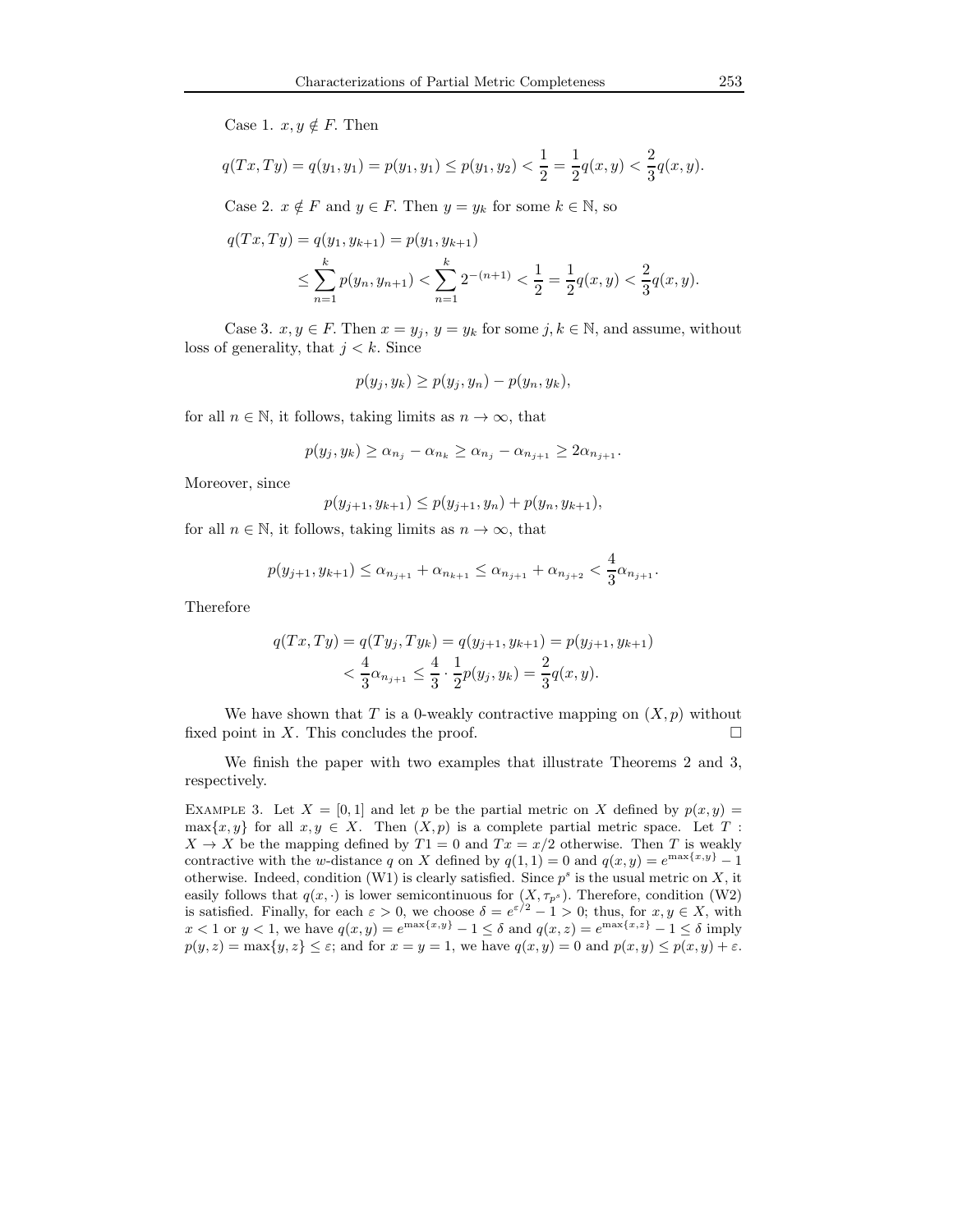Thus, condition  $(W3^+)$  is satisfied on  $(X, p)$  (note that, in particular, condition  $(W3)$ ) is satisfied on  $(X\setminus\{1\}, p)$ ). Hence q is a w-distance on  $(X, p)$ . (It is interesting to observe that  $(X, q)$  is, in fact, a non-complete partial metric space.)

Now, for each  $x, y \in X$  with  $y \leq x < 1$  we have

$$
q(Tx,Ty) = e^{\max\{x/2,y/2\}} - 1 = e^{x/2} - 1 \le e^{x/2} \cosh\left(\frac{x}{2}\right) - 1
$$
  
=  $e^{x/2} \left(\frac{e^{x/2} + e^{-x/2}}{2}\right) - 1 = \frac{e^x + 1}{2} - 1 = \frac{e^x - 1}{2} = \frac{1}{2}q(x,y),$ 

whereas  $q(T1, T1) = 0$ , and for  $x = 1 > y$ ,

$$
q(T1,Ty) = q(0, \frac{y}{2}) = e^{y/2} - 1 < \frac{1}{2}(e-1) = \frac{1}{2}q(1,y).
$$

We have shown that T is a weakly contractive mapping on  $(X, p)$ . Therefore, conditions of Theorem 2 are satisfied.

EXAMPLE 4. Let  $X = [0, \infty) \cap \mathbb{Q}$ , where by  $\mathbb Q$  we denote the set of rational numbers, and let p be the partial metric on X defined by  $p(x, y) = \max\{x, y\}$  for all  $x, y \in X$ . Then  $(X, p)$  is a 0-complete non-complete partial metric space. Let  $c \in (0, 1)$  and  $T : X \to X$  be the mapping defined by  $Tx = cx$ . Now let  $q: X \times X \to [0, \infty)$  defined by  $q(x, y) = y$  for all  $x, y \in X$ . Then, compare Remark 4, q is a w<sub>0</sub>-distance on  $(X, p)$ . Moreover T is 0-weakly contractive for q because for each  $x, y \in X$ , we have  $q(Tx, Ty) = Ty = cy = cq(x, y)$ . Therefore, conditions of Theorem 3 are satisfied. Note that we can not apply Theorem 2 to this example because  $(X, p)$  is not complete.

Acknowledgements. The authors are grateful to the referees because their suggestions contributed to improve the paper. The second named author thanks the support of the Ministry of Science and Innovation of Spain, grant MTM2009-12872- C02-01.

#### REFERENCES

- 1. M. ABBAS, T. NAZIR, S. RADENOVIĆ: *Common fixed points of four maps in partially* ordered metric spaces. Appl. Math. Lett., 24 (2011), 1520–1526.
- 2. O. Acar, I. Altun, S. Romaguera: Caristi's type mappings on complete partial metric spaces. Fixed Point Theory, to appear.
- 3. S. Al-Homidan, Q. H. Ansari, J. C. Yao: Some generalizations of Ekeland-type variational principle with applications to equilibrium problems and fixed point theory. Nonlinear Anal., 69 (2008), 126–139.
- 4. I. ALTUN, A. ERDURAN: Fixed point theorems for monotone mappings on partial metric spaces. Fixed Point Theory Appl., 2011 (2011), article ID 508730, 10 pages.
- 5. I. Altun, F. Sola, H. Simsek: Generalized contractions on partial metric spaces. Topology Appl., 157 (2010), 2778–2785.
- 6. A. Azam, M. Arshad, I. Beg: Banach contraction principle on cone rectangular metric spaces. Appl. Anal. Discrete Math., 3 (2009), 236–241.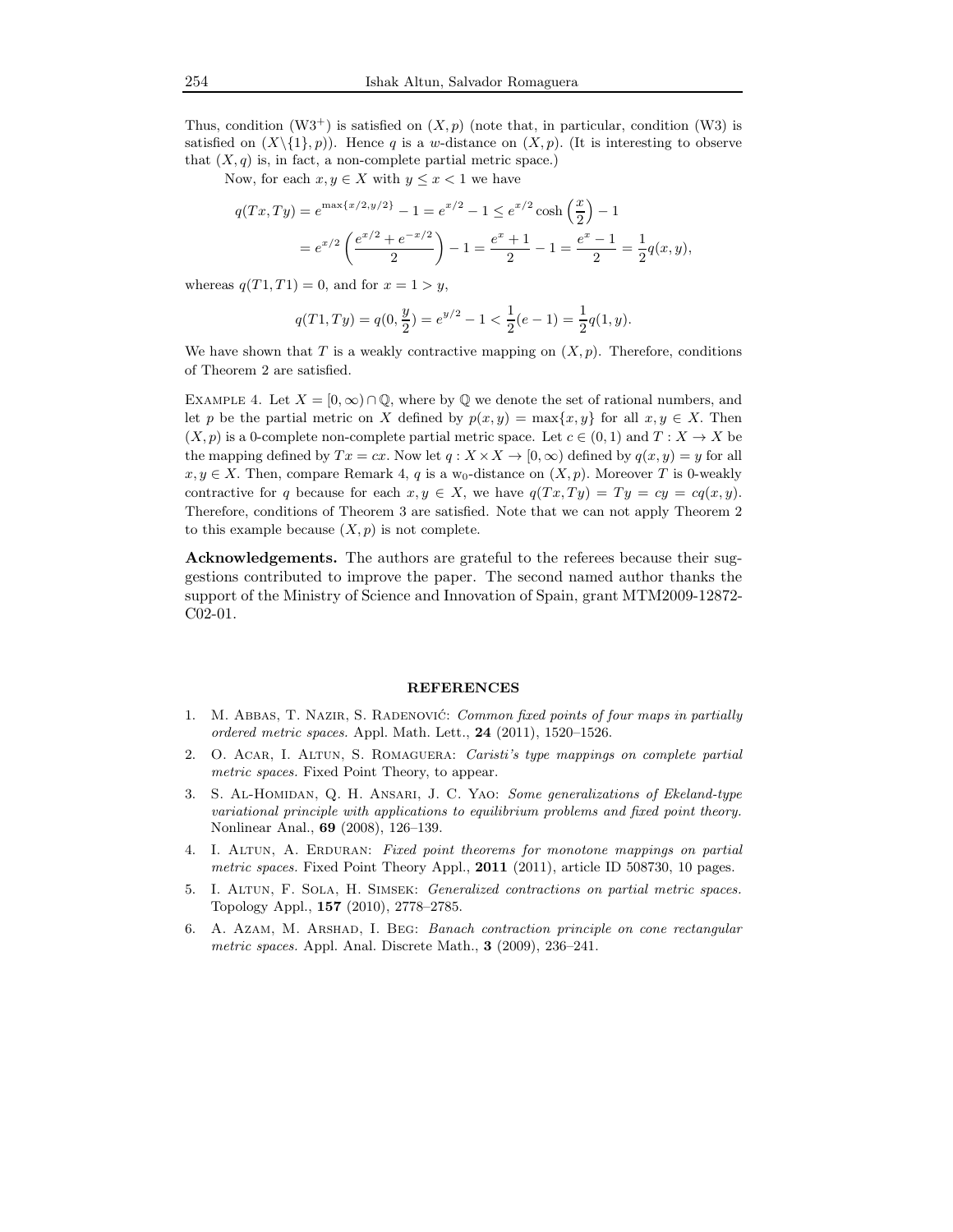- 7. J. Caristi: Fixed point theorems for mappings satisfying inwardness conditions. Trans. Amer. Math. Soc., 215 (1976), 241–251.
- 8. J. CARISTI, W. A. KIRK: Geometric fixed point theory and and inwardness conditions. In: The Geometry of Metric and Linear Spaces, Lecture Notes in Mathematics, vol. 490, Springer-Verlag, Berline, Heidelberg, New York, 1975, pp. 74–83.
- 9. Y. J. Cho, R. Saadati, S. Wang: Common fixed point theorems on generalized distance in ordered cone metric spaces. Comput. Math. Appl.,  $61$  (2011), 1254–1260.
- 10. E. H. Conell: Properties of fixed point spaces. Proc. Amer. Math. Soc., 10 (1959), 974–979.
- 11. I. Ekeland: Nonconvex minimization problems. Bull. Amer. Math. Soc., 1 (1979), 443–474.
- 12. R. Heckmann: Approximation of metric spaces by partial metric spaces. Appl. Categ. Structures, 7 (1999), 71–83.
- 13. D. ILIĆ, V. PAVLOVIĆ, V. RAKOCEVIĆ: Some new extensions of Banach's contraction principle to partial metric space. Appl. Math. Lett., 24 (2011), 1326–1330.
- 14. O. Kada, T. Suzuki, W. Takahashi: Nonconvex minimization theorems and fixed point theorems in complete metric spaces. Math. Japonica, 44 (1996), 381–391.
- 15. E. Karapinar, I. M. Erhan: Fixed point theorems for operators on partial metric spaces. Appl. Math. Lett., 24 (2011), 1894–1899.
- 16. W. A. KIRK: *Caristi's fixed point theorem and metric convexity*. Colloq. Math., 36 (1976), 81–86.
- 17. A. LATIF, S. A. AL-MEZEL: Fixed point results in quasimetric spaces. Fixed Point Theory Appl., 2011 (2011), Article ID 178306, 8 pages.
- 18. J. MARÍN, S. ROMAGUERA, P. TIRADO: Q-functions on quasi-metric spaces and fixed points for multivalued maps. Fixed Point Theory Appl., 2011 (2011), Article ID 603861, 10 pages.
- 19. S. G. Matthews: Partial metric topology. In: Procedings 8th Summer Conference on General Topology and Applications, Ann. New York Acad. Sci,. vol. 728 (1994), 183–197.
- 20. S. Park: Characterizations of metric completeness. Colloq. Math., 49 (1984), 21–26.
- 21. S. Reich: Kannan's fixed point theorem. Boll. U.M.I., 4 (4) (1971), 1–11.
- 22. S. ROMAGUERA: On Computational Models for the Hyperspace. Advances in Mathematics Research, volume 8, Nova Science Publishers, New York, 2009, pp. 277–294.
- 23. S. Romaguera: A Kirk type characterization of completeness for partial metric spaces. Fixed Point Theory Appl., 2010 (2010), Article ID 493298, 6 pp.
- 24. S. Romaguera, M. Schellekens: Partial metric monoids and semivaluation spaces. Topology Appl., 153 (2005), 948–962.
- 25. S. Romaguera, O. Valero: A quantitative computational model for complete partial metric spaces via formal balls. Math. Struct. Comp. Sci., 19 (2009), 541–563.
- 26. B. SAMET: Common fixed point under contractive condition of Ćirić's type in cone metric spaces. Appl. Anal. Discrete Math., 5 (2011), 159–164.
- 27. M. P. Schellekens: A characterization of partial metrizability. Domains are quantifiable. Theoret. Comput. Sci., 305 (2003), 409–432.